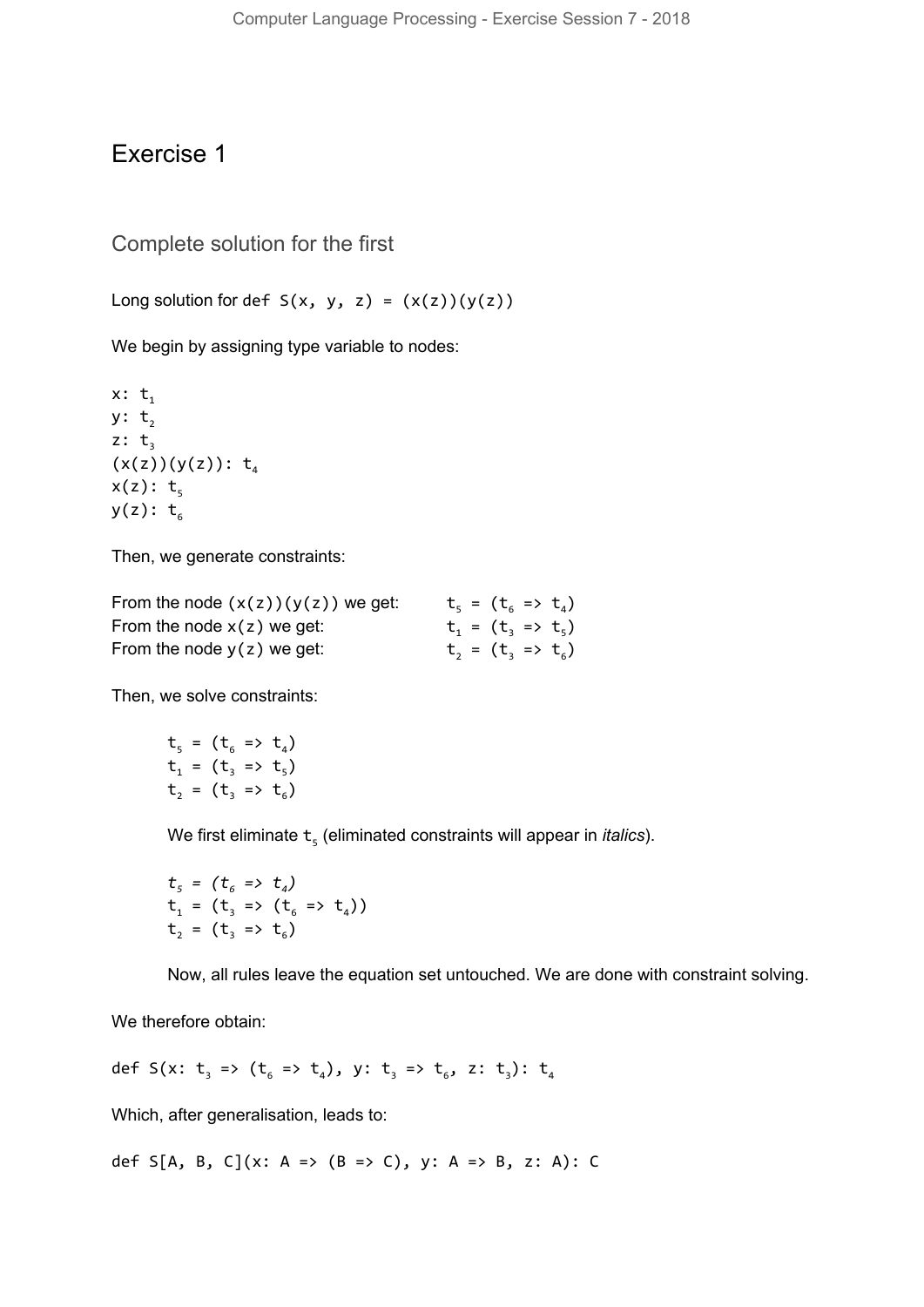Short solutions:

def cm[A, B, C](f: A => B, g: C => A): C => B

def cr[A, B, C](f:  $(A, B)$  => C): A => B => C

def uncr[A, B, C](f: A => B => C):  $((A, B))$  => C

def  $pr[A, B, C](x: A, y: B)$ :  $(A \Rightarrow B \Rightarrow C) \Rightarrow C$ 

def c1[A, B, C](p:  $(A \Rightarrow B \Rightarrow A) \Rightarrow C$ ): C

def  $c2[A, B, C](p: (A \Rightarrow B \Rightarrow B) \Rightarrow C): C$ 

def e[A, B, C](x: A, y: B): A  $\frac{1}{2}$  = c1[A, B, A](pr[A, B, A](x,y))